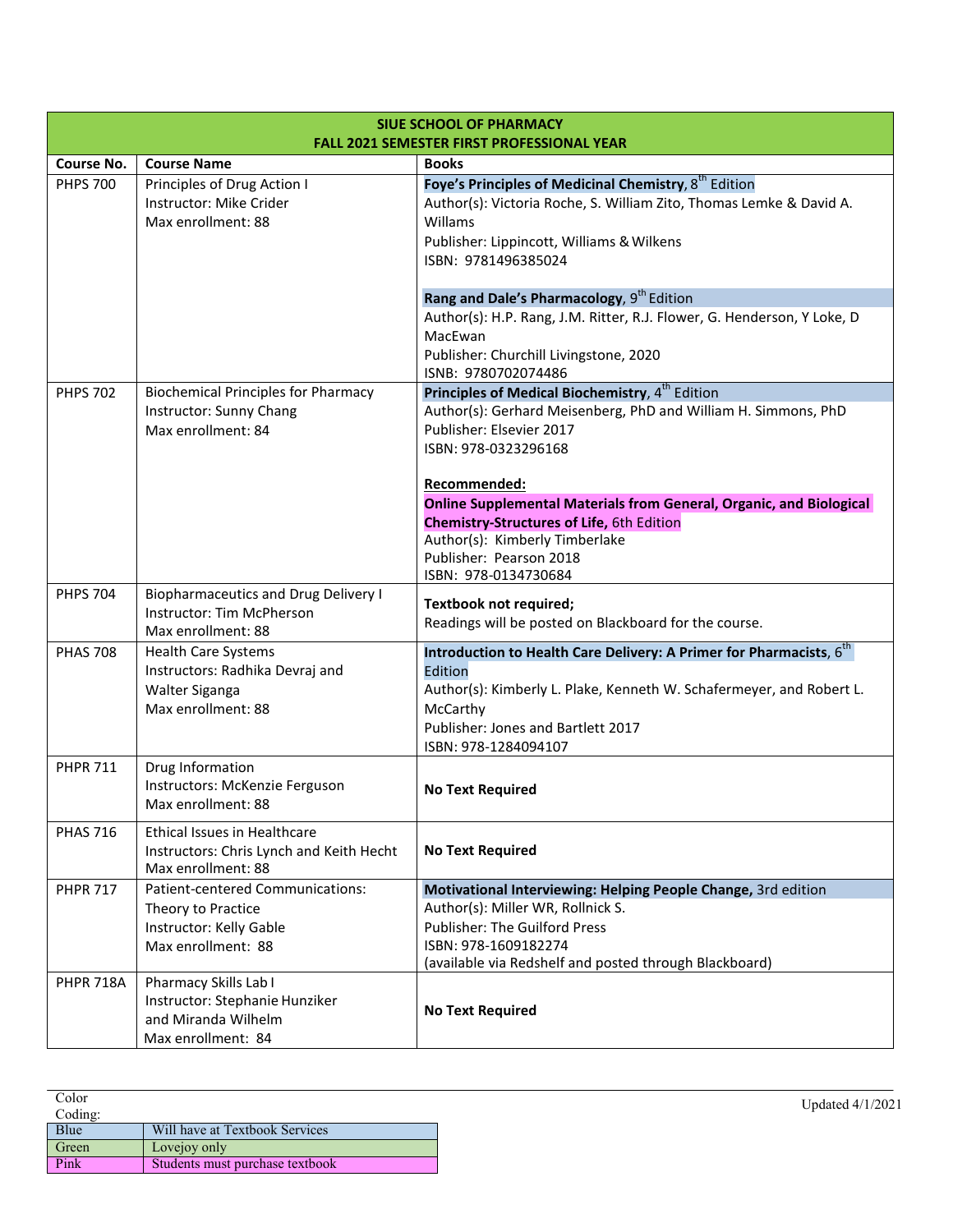| <b>PHEP 719A</b> | Personal & Professional Development I | <b>CliftonStrengths for Students Top 5</b>                               |
|------------------|---------------------------------------|--------------------------------------------------------------------------|
|                  | Instructor: Jennifer Arnoldi          | available from the Gallup Store online at https://store.gallup.com/p/en- |
|                  | Max enrollment: 88                    | us/10265/cliftonstrengths-for-students-top-                              |
|                  |                                       | 5?utm source=link_sq3&utm_campaign=item_305129&utm_medium=copy           |
|                  |                                       |                                                                          |
|                  |                                       | Select one of the following books (These books will be available at the  |
|                  |                                       | <b>Cougar Store):</b>                                                    |
|                  |                                       | The Immortal Life of Henrietta Lacks by Rebecca Skloot                   |
|                  |                                       | <b>Better by Atul Gawande</b>                                            |
|                  |                                       | Dreamland: The True Tale of America's Opiate Epidemic bySam              |
|                  |                                       | Quinones                                                                 |
|                  |                                       | Cutting for Stone by Abraham Verghese                                    |
|                  |                                       | Arrowsmith by Upton Sinclair                                             |

| Color   |                                 | Updated 4/1/2021 |
|---------|---------------------------------|------------------|
| Coding: |                                 |                  |
| Blue    | Will have at Textbook Services  |                  |
| Green   | Lovejoy only                    |                  |
| Pink    | Students must purchase textbook |                  |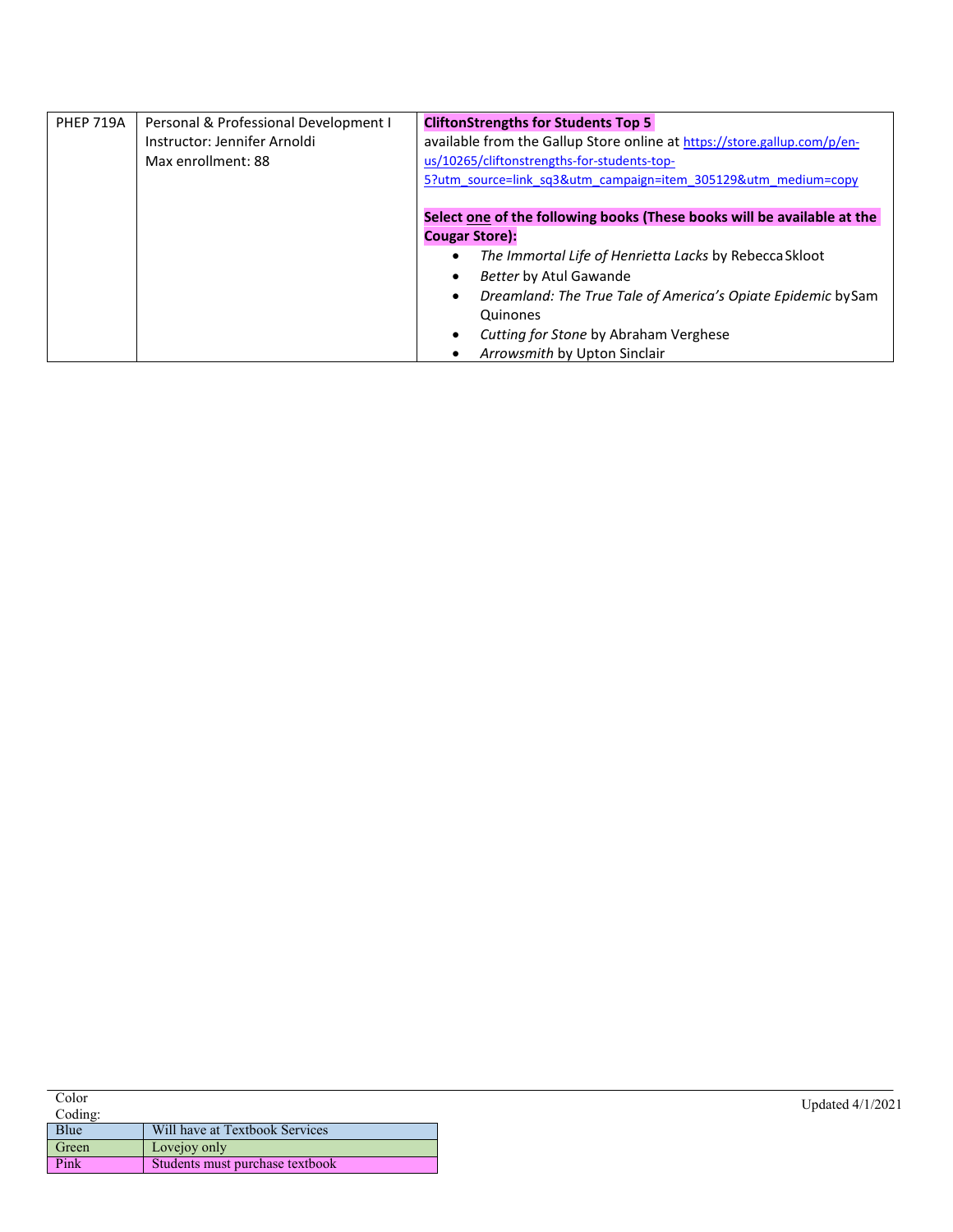| FALL 2021 SEMESTER SECOND PROFESSIONAL YEAR |                                                                                                 |                                                                                                                                                                                                                                                                             |
|---------------------------------------------|-------------------------------------------------------------------------------------------------|-----------------------------------------------------------------------------------------------------------------------------------------------------------------------------------------------------------------------------------------------------------------------------|
| <b>Course No.</b>                           | <b>Course Name</b>                                                                              | <b>Books</b>                                                                                                                                                                                                                                                                |
| <b>PHPS 720N</b>                            | Pharmacokinetics<br>Instructors: Bill Kolling/Cassandra Maynard<br>Max enrollment: 85           | Concepts in Clinical Pharmacokinetics, 7 <sup>th</sup> edition<br>Author(s): Robin Southwood, Virginia Fleming, Gary Huckaby<br>Publisher: ASHP Publications, 2018<br>ISBN: 9781585285914                                                                                   |
| PHAS 728N                                   | <b>Pharmacy Management I</b><br>Instructor: Walter Siganga<br>Max enrollment: 85                | Human Resource Management. A Managerial Tool for<br>Competitive Advantage. 6th Edition<br>Author: Lawrence S. Kleiman<br>Publisher: Kendall Hunt 2012<br>ISBN: 978-1465216540                                                                                               |
| PHPT 730A                                   | Integrated Pharmacotherapeutics I<br>Instructors: Guim Kwon/Katie Ronald<br>Max enrollment: 85  | Foye's Principles of Medicinal Chemistry, 8 <sup>th</sup> Edition<br>Author(s): Victoria Roche, S. William Zito, Thomas Lemke & David A.<br>Willams<br>Publisher: Lippincott, Williams & Wilkens<br>ISBN: 9781496385024                                                     |
|                                             | Note: The same books used for PHPT 730A<br>will also be used for PHPT 730B                      | Goodman and Gilman's The Pharmacological Basis of Therapeutics,<br>13th Edition<br>Author(s): L. Brunton, B. Knollmann, R. Hilal-Dandan<br>Publisher: McGraw-Hill, 2017<br>ISBN: 978-1259584732<br>Available as an eBook through Access Pharmacy through Lovejoy<br>Library |
|                                             |                                                                                                 | Pharmacotherapy: A Pathophysiologic Approach, 11th Ed.<br>Author(s): J.T. Dipiro, et.al.<br>Publisher: McGraw-Hill, 2016<br>ISBN: 9781260116816<br>Available as an eBook through Access Pharmacy through Lovejoy<br>Library                                                 |
| <b>PHPT 730B</b>                            | Integrated Pharmacotherapeutics II<br>Instructors: Guim Kwon/Jared Sheley<br>Max enrollment: 85 | Foye's Principles of Medicinal Chemistry, 8 <sup>th</sup> Edition<br>Author(s): Victoria Roche, S. William Zito, Thomas Lemke & David A.<br>Willams<br>Publisher: Lippincott, Williams & Wilkens<br>ISBN: 9781496385024                                                     |
|                                             | Note: The same books used for PHPT 730A<br>will also be used for PHPT 730B                      | Goodman and Gilman's The Pharmacological Basis of Therapeutics,<br>13th Edition<br>Author(s): L. Brunton, B. Knollmann, R. Hilal-Dandan<br>Publisher: McGraw-Hill, 2017<br>ISBN: 978-1259584732<br>Available as an eBook through Access Pharmacy through Lovejoy<br>Library |
|                                             |                                                                                                 | Pharmacotherapy: A Pathophysiologic Approach, 11th Edition<br>Author(s): J.T. Dipiro, et.al.<br>Publisher: McGraw-Hill, 2016<br>ISBN: 9781260116816<br>Available as an eBook through Access Pharmacy through the Lovejoy<br>Library                                         |

| Color   |                                 | Updated 4/1/2021 |
|---------|---------------------------------|------------------|
| Coding: |                                 |                  |
| Blue    | Will have at Textbook Services  |                  |
| Green   | Lovejoy only                    |                  |
| Pink    | Students must purchase textbook |                  |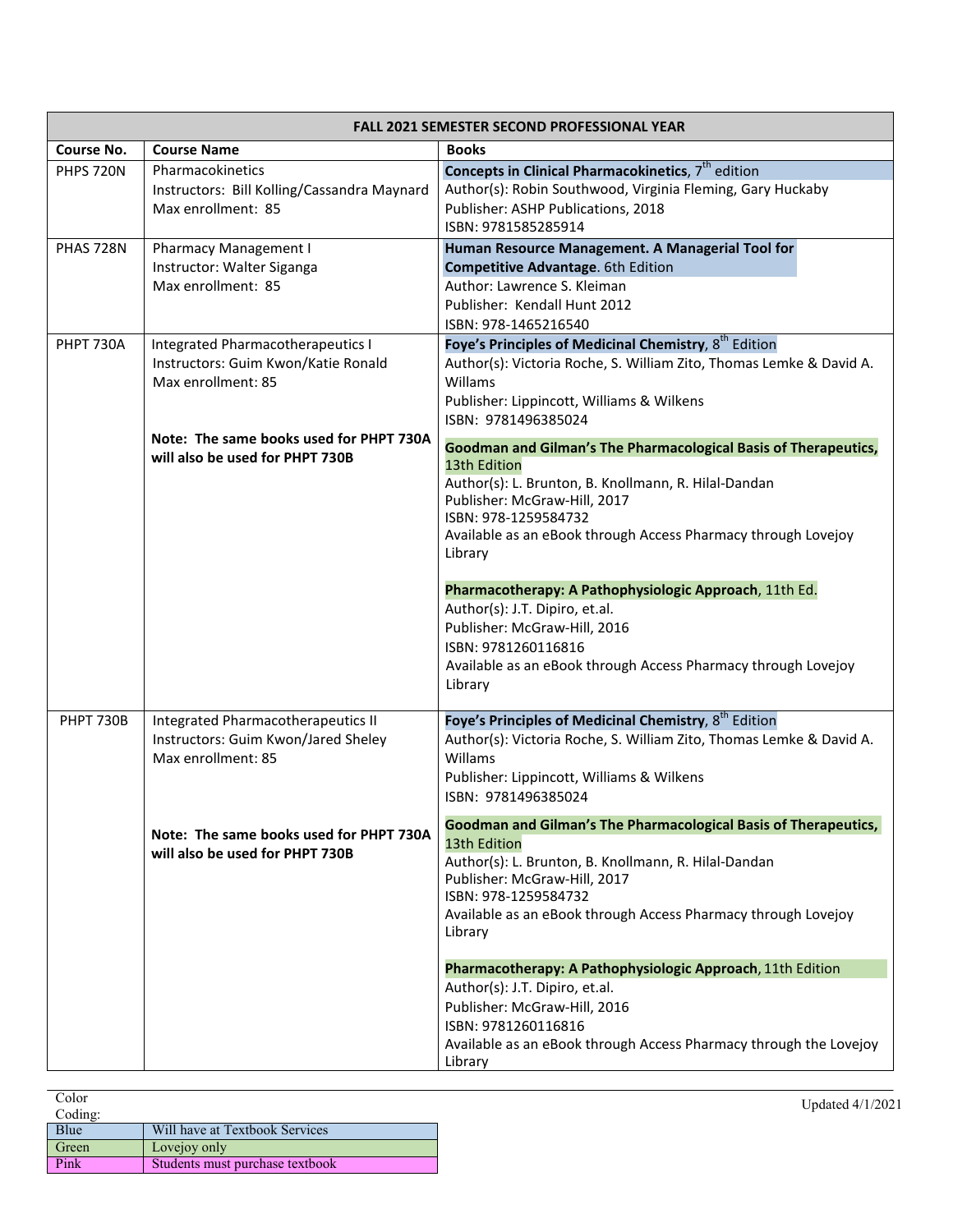| <b>PHPR 735N</b> | Physical Assessment and Patient Care Skills                                                             | Patient Assessment in Pharmacy Practice, 3rd ed.                                                                                                                                                                                                                                                          |
|------------------|---------------------------------------------------------------------------------------------------------|-----------------------------------------------------------------------------------------------------------------------------------------------------------------------------------------------------------------------------------------------------------------------------------------------------------|
|                  | Instructor(s): Kelsey Schwander and                                                                     | Author: RM Jones                                                                                                                                                                                                                                                                                          |
|                  | Andrea Wooley                                                                                           | Publisher: Wolters Kluwer                                                                                                                                                                                                                                                                                 |
|                  | Max enrollment: 85                                                                                      | ISBN: 978-1451191653                                                                                                                                                                                                                                                                                      |
| <b>PHPR 738A</b> | Pharmacy Skills Lab III<br>Instructor(s): Carrie Vogler<br>and Stephanie Hunziker<br>Max enrollment: 84 | <b>No Text Required</b>                                                                                                                                                                                                                                                                                   |
| <b>PHEP 739A</b> | Personal & Professional Development III<br>Instructor: Jennifer Arnoldi<br>Max enrollment: 85           | Select one of the following books (These books will be available at<br>the Cougar Store):<br>Brain on Fire by Susannah Cahalan<br>A Man Called Ove by Fredrik Backman<br>Still Alice by Lisa Genova<br>The Spirit Catches You and You Fall Down by Anne Fadiman<br>The Center Cannot Hold by Elyn R. Saks |

| Color   |                                 | Updated 4/1/2021 |
|---------|---------------------------------|------------------|
| Coding: |                                 |                  |
| Blue    | Will have at Textbook Services  |                  |
| Green   | Lovejoy only                    |                  |
| Pink    | Students must purchase textbook |                  |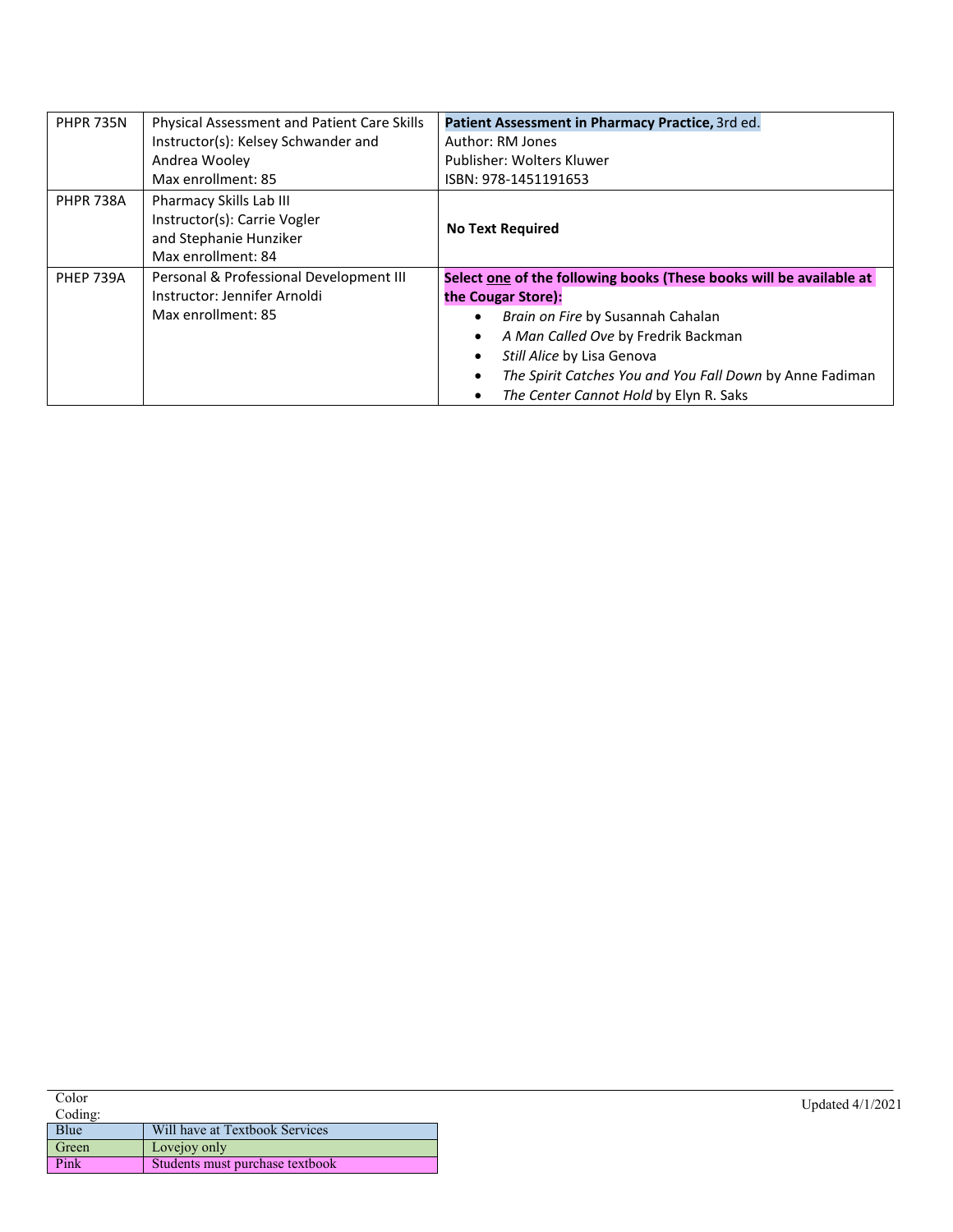| <b>FALL 2021 SEMESTER THIRD PROFESSIONAL YEAR</b> |                                                                            |                                                                                        |
|---------------------------------------------------|----------------------------------------------------------------------------|----------------------------------------------------------------------------------------|
| PHAS 733N                                         | Pharmacy Law<br>Instructor: Garth Reynolds                                 | Pharmacy Practice and the Law, 9 <sup>th</sup> Edition<br><b>Author: Richard Abood</b> |
|                                                   | Max enrollment: 90                                                         | Publishers: Jones and Bartlett, 2015                                                   |
|                                                   |                                                                            | ISBN: 978-1284154979                                                                   |
| <b>PHPT 750A</b>                                  | Integrated                                                                 | Foye's Principles of Medicinal Chemistry, 8 <sup>th</sup> Edition                      |
|                                                   | Pharmacotherapeutics V                                                     | Author(s): Victoria Roche, S. William Zito, Thomas Lemke & David A.                    |
|                                                   | Instructors: Joe Schober and                                               | Willams                                                                                |
|                                                   | Misty Gonzalez                                                             | Publisher: Lippincott, Williams & Wilkens                                              |
|                                                   | Max enrollment: 90                                                         | ISBN: 9781496385024                                                                    |
|                                                   |                                                                            | Goodman and Gilman's The Pharmacological Basis of Therapeutics,                        |
|                                                   | Note: The same books used for PHPT750A                                     | 13th Edition                                                                           |
|                                                   | will also be used for PHPT 750B.                                           | Author(s): L. Brunton, B. Knollmann, R. Hilal-Dandan                                   |
|                                                   |                                                                            | Publisher: McGraw-Hill, 2017                                                           |
|                                                   |                                                                            | ISBN: 978-1259584732<br>Available as an eBook through Access Pharmacy through Lovejoy  |
|                                                   |                                                                            | Library                                                                                |
|                                                   |                                                                            |                                                                                        |
|                                                   |                                                                            | Pharmacotherapy: A Pathophysiologic Approach, 11th Edition                             |
|                                                   |                                                                            | Author(s): J.T. Dipiro, et.al.                                                         |
|                                                   |                                                                            | Publisher: McGraw-Hill, 2016                                                           |
|                                                   |                                                                            | ISBN: 9781260116816                                                                    |
|                                                   |                                                                            | Available as an eBook through Access Pharmacy through the Lovejoy<br>Library           |
| <b>PHPT 750B</b>                                  | Integrated                                                                 | Foye's Principles of Medicinal Chemistry, 8 <sup>th</sup> Edition                      |
|                                                   | Pharmacotherapeutics VI                                                    | Author(s): Victoria Roche, S. William Zito, Thomas Lemke & David A.                    |
|                                                   | Instructors: Marcelo Nieto                                                 | Willams                                                                                |
|                                                   | and Lakesha Butler                                                         | Publisher: Lippincott, Williams & Wilkens                                              |
|                                                   | Max enrollment: 90                                                         | ISBN: 9781496385024                                                                    |
|                                                   |                                                                            | Goodman and Gilman's The Pharmacological Basis of Therapeutics,                        |
|                                                   | Note: The same books used for PHPT750A<br>will also be used for PHPT 750B. | 13th Edition                                                                           |
|                                                   |                                                                            | Author(s): L. Brunton, B. Knollmann, R. Hilal-Dandan                                   |
|                                                   |                                                                            | Publisher: McGraw-Hill, 2017                                                           |
|                                                   |                                                                            | ISBN: 978-1259584732<br>Available as an eBook through Access Pharmacy through Lovejoy  |
|                                                   |                                                                            | Library                                                                                |
|                                                   |                                                                            |                                                                                        |
|                                                   |                                                                            | Pharmacotherapy: A Pathophysiologic Approach, 11th Edition                             |
|                                                   |                                                                            | Author(s): J.T. Dipiro, et.al.                                                         |
|                                                   |                                                                            | Publisher: McGraw-Hill, 2016                                                           |
|                                                   |                                                                            | ISBN: 9781260116816                                                                    |
|                                                   |                                                                            | Available as an eBook through Access Pharmacy through the Lovejoy<br>Library           |
| <b>PHAS 756</b>                                   | Pharmacy and Population                                                    |                                                                                        |
|                                                   | Health Instructor: Maithili                                                | No textbook required                                                                   |
|                                                   | Deshpande                                                                  |                                                                                        |
|                                                   | Max enrollment: 90                                                         |                                                                                        |
| <b>PHPR 758A</b>                                  | Pharmacy Skills Lab V<br>Instructor: Stephanie                             |                                                                                        |
|                                                   | Hunziker and Katie Ronald                                                  | No textbook required                                                                   |
|                                                   | Max enrollment: 88                                                         |                                                                                        |
| Color                                             |                                                                            | Updated 4/1/2021                                                                       |
| Coding:<br>Blue                                   | Will have at Textbook Services                                             |                                                                                        |
| Green                                             | Lovejoy only                                                               |                                                                                        |
| Pink                                              | Students must purchase textbook                                            |                                                                                        |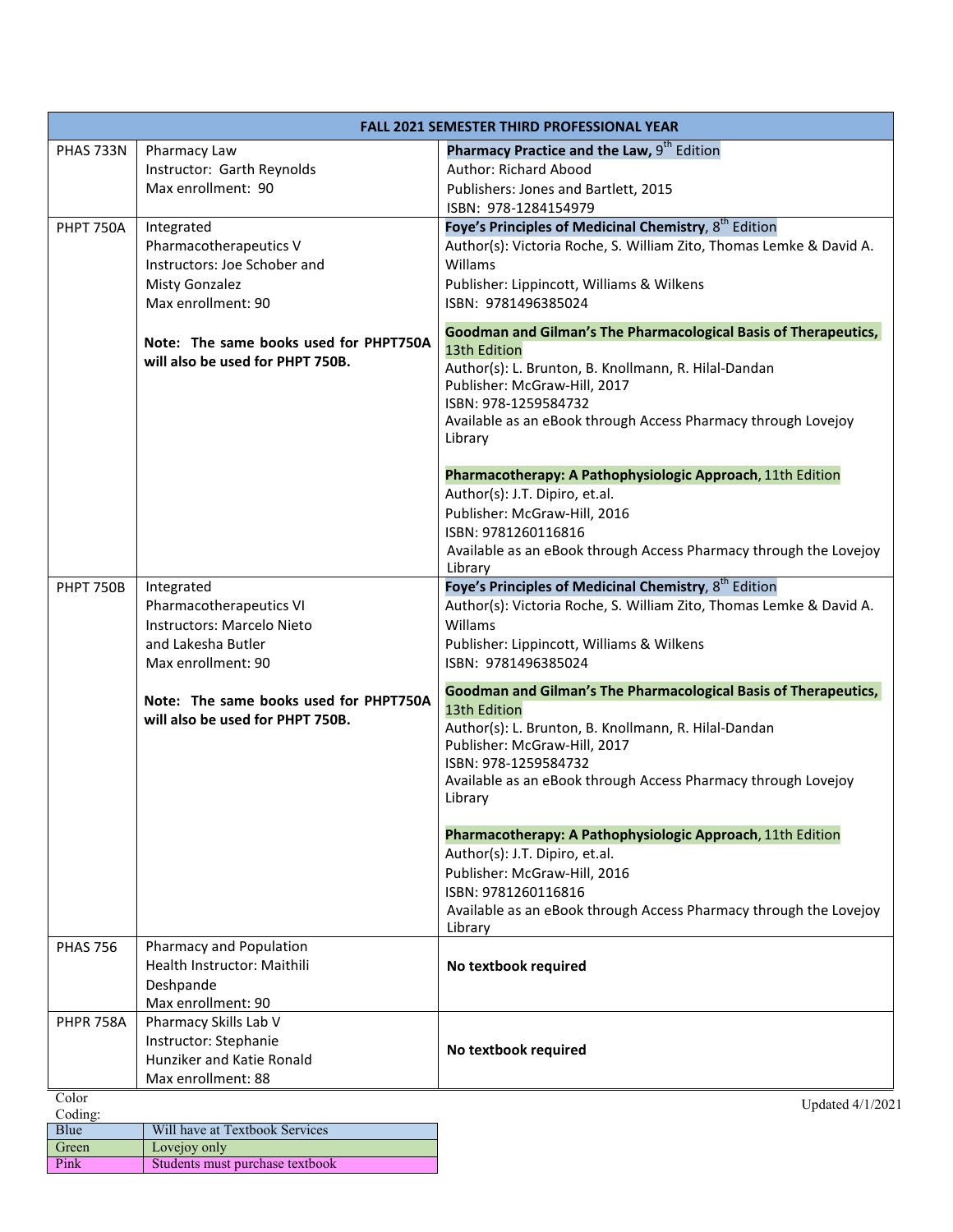| PHEP 759A        | Personal & Professional                    | Select one of the following books (These books will be available at    |
|------------------|--------------------------------------------|------------------------------------------------------------------------|
|                  | Development V Instructor: Kate             | the Cougar Store):                                                     |
|                  | Newman                                     | Dare to Lead by Brene Brown<br>$\bullet$                               |
|                  | Max enrollment: 90                         | Quiet: The Power of Introverts in a world that Can't Stop<br>$\bullet$ |
|                  |                                            | Talking by Susan Cain                                                  |
|                  |                                            | Shoe Dog: A Memoir by the Creator of Nike by Phil Knight<br>$\bullet$  |
|                  |                                            | Just Medicine: A Cure for Racial Inequality in American                |
|                  |                                            | Health Care by Dayna Bowen Matthew                                     |
|                  |                                            | Essentialism: The Disciplined Pursuit of Less by Greg                  |
|                  |                                            | McKeown                                                                |
|                  |                                            | Nelson Mandela - A Leader for Freedom by Kekla Magoon                  |
| PHEL 760E        | <b>Orientation to Teaching</b>             | <b>Pharmacy Education: What Matters in Learning and</b>                |
|                  | Instructors: Stephanie Hunziker            | Teaching, 1st Edition                                                  |
|                  | and Chris Lynch                            | Author(s): Lynne M. Sylvia and Judith T. Barr Publisher:               |
|                  | Max enrollment: 12                         | Jones & Bartlett Learning, LLC 2011                                    |
|                  |                                            | ISBN: 978-0763773977                                                   |
| PHEL 764E        | Pain and Palliative Care                   | Demystifying Opioid Conversion Calculations: A Guide for               |
|                  | Instructor: Chris Herndon and Keith        | <b>Effective Dosing, 2nd Edition</b>                                   |
|                  | Hecht Max enrollment: 40                   | Author: Mary Lynn McPherson, PharmD, MA MDE, BCPS, CPE                 |
|                  |                                            | Publisher: ASHP                                                        |
|                  |                                            | ISBN: 9781585284290                                                    |
| <b>PHEL 765E</b> | Pediatric Pharmacotherapy                  |                                                                        |
|                  | Instructors: Lisa Lubsch                   | No textbook required                                                   |
|                  | (Bimpasis)                                 |                                                                        |
|                  | Max enrollment: 30                         |                                                                        |
| PHEL 774E        | <b>Advanced Infectious Diseases</b>        | Antibiotics Simplified, 4 <sup>th</sup> Edition                        |
|                  | Pharmacotherapy Instructor: Elizabeth Cady | Author(s): Jason C. Gallagher and Conan MacDougall                     |
|                  | Max enrollment: 20                         | Publisher: Jones and Bartlett, 2016                                    |
|                  |                                            | ISBN: 978-1284111293                                                   |
|                  |                                            | Pharmacotherapy: A Pathophysiologic Approach, 11 <sup>th</sup> Ed.     |
|                  |                                            | Author(s): J.T. Dipiro, et.al.                                         |
|                  |                                            | Publisher: McGraw-Hill, 2016                                           |
|                  |                                            | ISBN: 9781260116816                                                    |
|                  |                                            | Available as an eBook through Access Pharmacy through                  |
|                  |                                            | the Lovejoy Library                                                    |
|                  |                                            |                                                                        |
|                  |                                            | Optional:                                                              |
|                  |                                            | Pharmacotherapy Casebook: A Patient-focused Approach,                  |
|                  |                                            | $11th$ edition                                                         |
|                  |                                            | Editors: Michael Weitz and Peter J. Boyle Publisher:                   |
|                  |                                            | <b>McGraw Hill</b>                                                     |
|                  |                                            | ISBN: 9781260116670                                                    |
|                  |                                            | Available as an eBook through Access Pharmacy through                  |
|                  |                                            | Lovejoy Library                                                        |
|                  |                                            |                                                                        |
|                  |                                            |                                                                        |
|                  |                                            |                                                                        |
|                  |                                            |                                                                        |

| Color   |                                 | Updated 4/1/2021 |
|---------|---------------------------------|------------------|
| Coding: |                                 |                  |
| Blue    | Will have at Textbook Services  |                  |
| Green   | Lovejoy only                    |                  |
| Pink    | Students must purchase textbook |                  |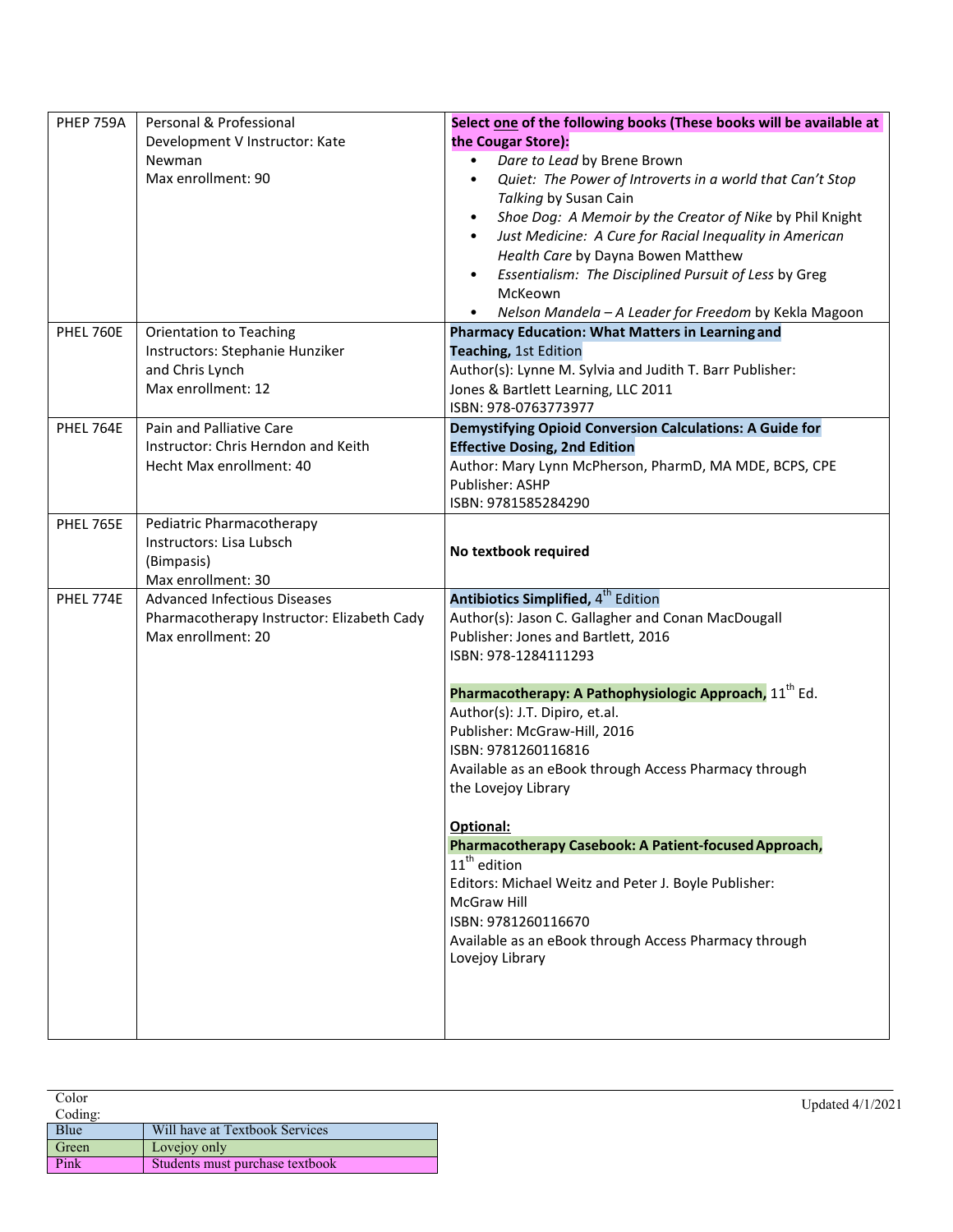| PHEL 779E | <b>Advanced Self Care</b>                   | Handbook of Nonprescription Drugs, 19th Edition                  |
|-----------|---------------------------------------------|------------------------------------------------------------------|
|           | Instructors: Miranda                        | Editors: DL Krinsky, Ferreri SP, Hemstreet B, Hume A, Newton GC, |
|           | Wilhelm Max                                 | Rollins CJ, Tietze KJ                                            |
|           | enrollment: 24                              | Publisher: American Pharmacists Association, 2014                |
|           |                                             | ISBN: 978-1582122656                                             |
| PHEL 783E | Acute Care Pharmacotherapy                  |                                                                  |
|           | Instructors: Carrie Vogler and Jared Sheley | No textbook required                                             |
|           | Max enrollment: 24                          |                                                                  |
| PHEL 784E | Spanish Language and Culture for Health     | <b>The Latino Patient</b>                                        |
|           | Professionals                               | Author: Nilda Chong, MD, DrPH, MPH                               |
|           | Instructor: Marcelo                         | Publishers: Intercultural Press, A Nicholas Brealey Publishing   |
|           | Nieto Max                                   | Company, Boston & London                                         |
|           | enrollment: 5                               | ISBN-13: 978-1877864957                                          |
|           |                                             |                                                                  |
|           |                                             | An Introduction to Spanish for Health Care Workers, 4th Edition  |
|           |                                             | Authors: Robert O. Chase and Clarisa B. Medina de Chase          |
|           |                                             | Publishers: Yale University Press, New Haven & London            |
|           |                                             | ISBN-13: 978-0300212976                                          |
|           |                                             |                                                                  |
| PHEL 786E | Personalized Medicine (Precision Medicine)  |                                                                  |
|           | Instructor: Ron Worthington                 | No textbook required                                             |
|           | Max enrollment: 15                          |                                                                  |
| PHEL 793E | History of Pharmacy Leadership              | Clinical Pharmacy in the United States: Transformation of a      |
|           | Instructor: Terri Poirier                   | <b>Profession</b>                                                |
|           | Max Enrollment: 20                          | Authors: Elenbaas R., Worthen D., Webb E.                        |
|           |                                             | Publisher: ACCP 2009                                             |
|           |                                             | ISBN-13: 978-1932658682                                          |
|           |                                             | (An e version is available with the hard copy)                   |

| Color   |                                 | Updated 4/1/2021 |
|---------|---------------------------------|------------------|
| Coding: |                                 |                  |
| Blue    | Will have at Textbook Services  |                  |
| Green   | Lovejoy only                    |                  |
| Pink    | Students must purchase textbook |                  |